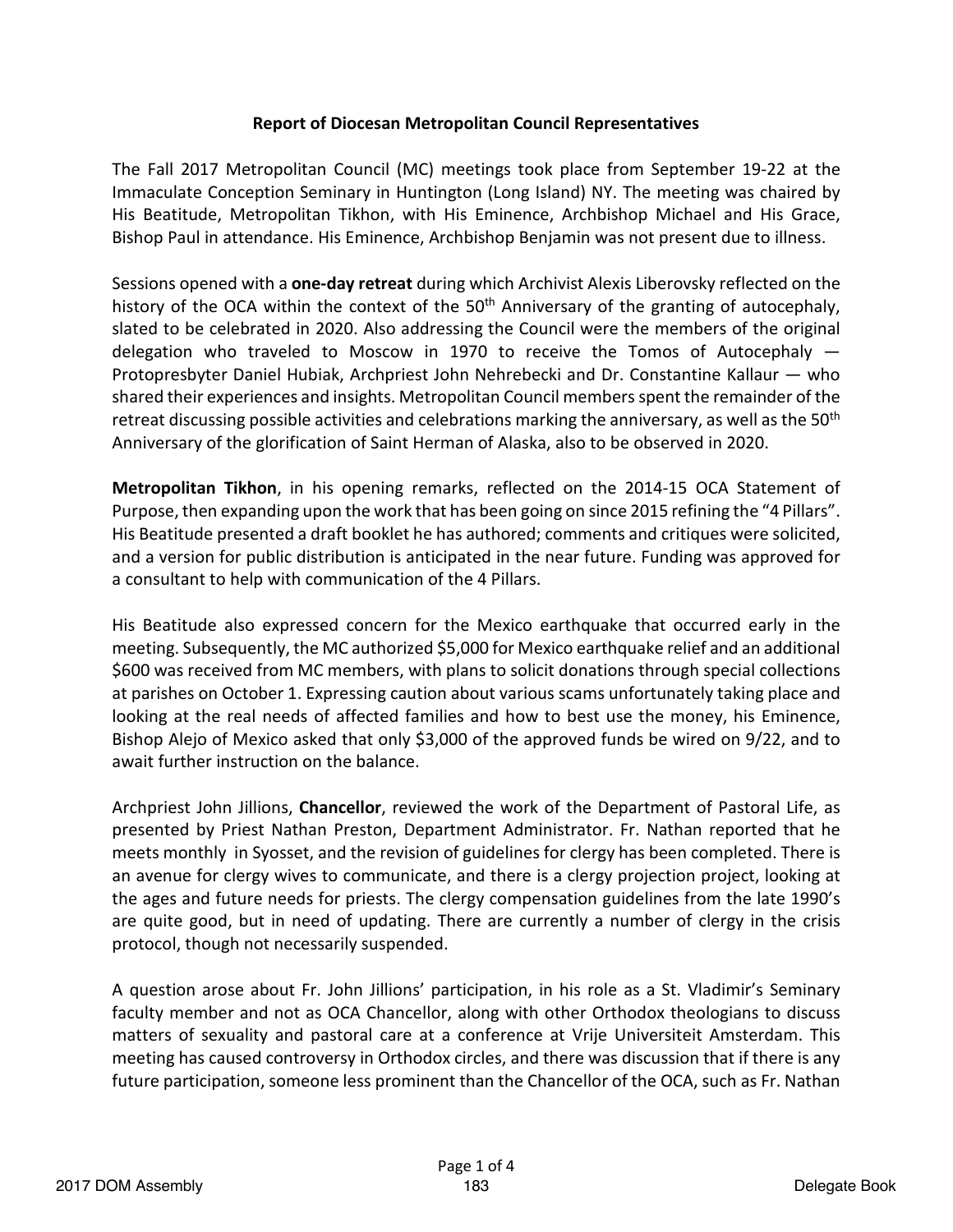Preston should represent the OCA. *[Links for reference:* http://bit.ly/2y9sWz0 *and*  http://bit.ly/2wlsrgY *]*

In his reporting on the work of the Office of Review of Sexual Misconduct Allegations (ORSMA) and the Sexual Misconduct Policy Advisory Committee (SMPAC), Fr. John Jillions video conferenced Cindy Heise and Bernie Wilson. Data was presented on cases since 2015, without names, indicating whether clergy or a lay person was involved, with the date the complaint was received, whether it was a child or adult involved, the date of the preliminary inquiry, date of the investigation, date closed, date of spiritual court, and case disposition (sustained, exonerated, not sustained, or unfounded). During this 3 year period, there were only 3 investigations, 2 of which resulted in an exoneration and one in which the allegation was sustained. Because of the lack of investigation activity, the finance committee, supported by the MC as a whole decided it was not worth paying Bernie Wilson a fee of \$36,000 per year to be our investigator; a reduced budget of \$12,000 was approved to hire an investigator as required.

Archpriest Eric Tosi, **Secretary**, reported on work being done to improve the physical environment and security of the archives facility, funded by a donor bequest. A new roof was installed on the center portion of the Chancery, but the swimming pool on the back portion of the property still has not been removed due to budgetary constraints. Work is proceeding in preparation for the 19<sup>th</sup> All American Council in St. Louis July 23-27, 2018 (https://19aac.oca.org/). There will be at least one proposed statute revision, to perform the internal audit annually instead of twice per year, as called for presently. The statute committee has been formed, with Bishop Daniel as the chair, and the resolution committee is under the chairmanship of Bishop Paul. We discussed the issue of sponsoring delegates from Alaska and Mexico to help fund their travel to AAC.

The **Charity Committee** provides food, shelter, and medical care, mostly to clergy in need, with the payments going to the provider and not the individual. The Charity Committee is making a donation of \$1,000 to IOCC for hurricane relief, and will do a solicitation for donations in November. The primary means to donate is through a button on the right side of the OCA homepage. As a clarification, the decision last winter by the charity committee to donate \$1,000 to Church World Services in support of Syrian refugees was done by email and was not unanimous. Governing New York law stipulates that decisions made by boards of non-profits through email must be unanimous with the emails retained for documentation. Since the committee did not realize back then that this was a requirement, especially for financial decisions, a motion was made at the Metropolitan Council to approve this past expenditure; the motion was approved with 15 in favor, 7 opposed and 4 abstaining.

The HR committee has completed job descriptions, and they are now residing with Metropolitan Tikhon as he integrates them into his vision. They are now working on the HR handbook, including issues of working from home and on more comprehensive leave policies.

Melanie Ringa, the **Treasurer** reported that we again passed with a clean external audit, and the internal audit was also favorable with only a few minor recommendations. We are \$41,000 under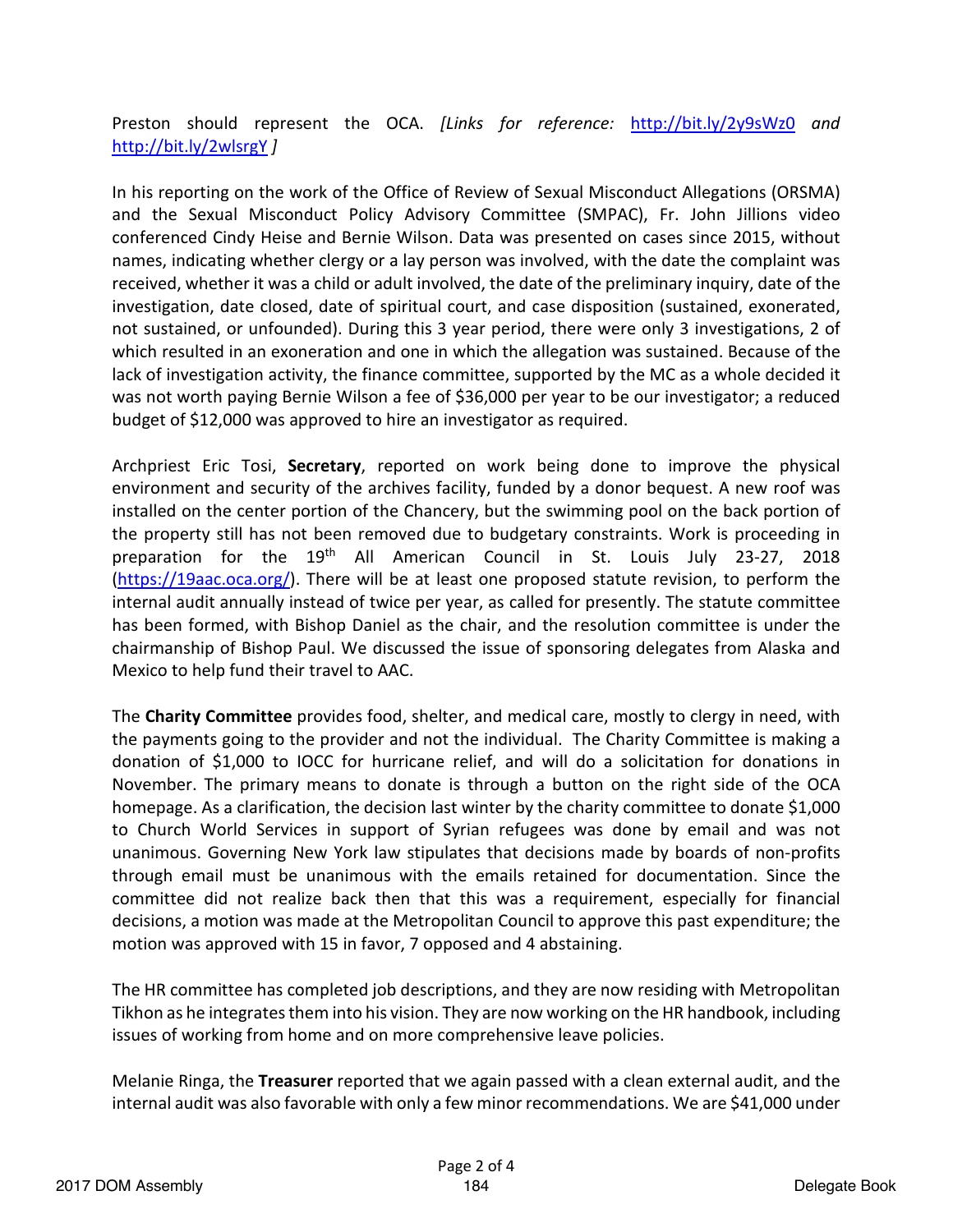budget this year, mostly due to the repose of Archimandrite Alexander Pihach of the representation church of St. Catherine the Great Martyr in Moscow, who has not yet been replaced as rector. The contributions of the dioceses (no longer called assessments) are decreasing by 2% each year. To balance the budget, investigator Bernie Wilson is being released, reducing the cost from a fixed \$36,000 per year to a budgeted \$12,000, to be spent if and when needed. The OCA will be saving \$10,000 by Cindy Heise going on her husband's medical insurance, and a consultant to the Metropolitan has been added, at \$8,600 for 3 months. Planting grants total \$100k, with \$75k coming from the operating budget and \$25k from a missions bequest. The 2018 budget, at \$1,845,434.96 is balanced. Melanie will be traveling to Moscow the week of September 24 to do an audit of the St. Catherine's representation church and to follow up on financial matters that require attention in the absence of a rector. The balance of the endowments (restricted investments and trusts) was \$2.45 million at the end of August, up from \$2.2 million on December 31, 2016. A new investment policy, drawing upon the experience of others with similar strategies has been drafted and is being fine-tuned as needed.

With regard to **External Affairs** and the report by and discussion with Fr. Leonid Kishkovsky, it seems that the one Orthodox Church most sympathetic to the Ecumenical Patriarch's desire for ecumenical unity is the OCA. We are putting together a vision what a unified church would look like, though not claiming jurisdiction. An analogy was made to rough rocks, rounding each other off on the path to unity; as witnesses willing to serve Christ, we will eventually get somewhere.

The **Pension Board** was not present at the meeting; Fr. Eric Tosi was asked to read the report submitted by Fr. Gleb McFatter, chairman. There are currently 339 active participants, the highest number to date, and there are 178 recipients of monthly benefits (not included in the 339 active participants). The time-weighted investment return for the period of January 1 through July 31, 2017 was 9.02%, compared to their benchmark of 9.35%. Discussion ensued about the underfunded status of the pension plan, though improving with the current increased participation and returns.

Archdeacon Joseph Matusiak reported that through the **Stewards of the OCA** that \$46,000 has been donated this year, but we want to get it to \$100,000, with a drive in October with mailings to all parishes with a poster, brochure, pledge cards, and a letter from Metropolitan Tikhon to be read from the amvon. It is \$300 per year to be a steward. Over the years, the OCA has given over \$1 million to missions, with \$100,000 in mission planting grants this year. Metropolitan Tikhon has suggested that when he visits a parish, instead of the parish providing him with an honorarium, the parish instead becomes a steward of the OCA.

Fr. John Parker reported for the **Department of Evangelization**, with their website at http://goodnews.oca.org. Fr. John would like to see the \$1 million in endowments for missions unlocked, with a suggestion to deposit \$500,000 into the OCEC organization that makes loans to parishes for capital projects, and then \$100,000 annually after the first year. There was a presentation made to MC, per Fr. John Parker's suggestion by 5 Sees, the film group that produced "Becoming Truly Human." This company, whose president, Dr. Nathan Jacobs and vice president, Sarah Werner are OCA members requested a grant of \$100,000 to help produce a